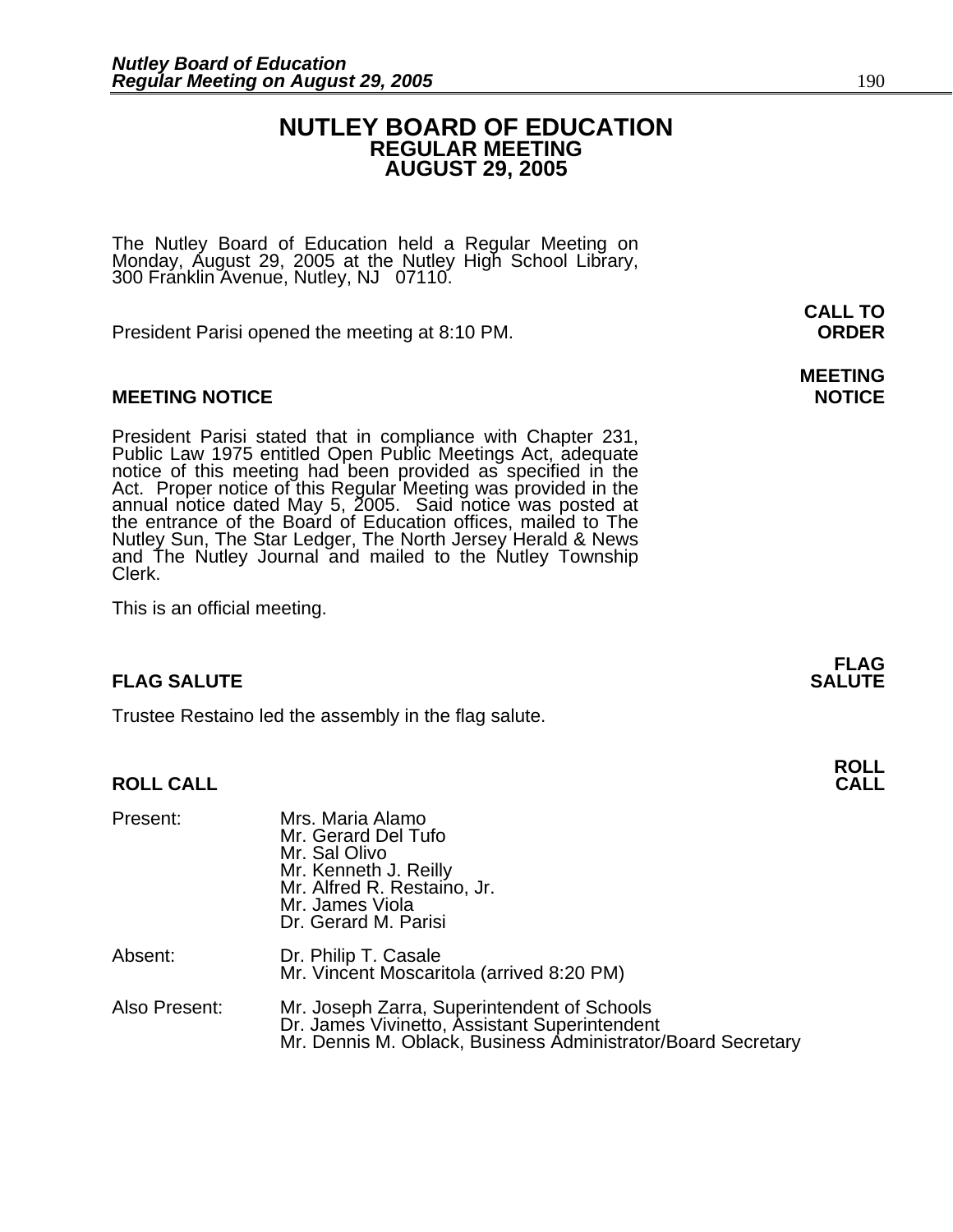## **APPROVAL OF MINUTES APPROVE**

BE IT RESOLVED that the Board of Education approves the following minutes:

 July 21, 2005 – Special Conference Meeting July 25, 2005 - Conference Meeting July 25, 2005 – Closed Executive Session July 25, 2005 – Regular Meeting

> Trustee Reilly moved, Trustee Olivo seconded, and the Board approved by voice vote a motion to approve the minutes with the following exception:

1. Trustee Alamo abstained on the minutes of July 25, 2005.

Board Secretary Oblack read, and the trustees acknowledged, the following items of correspondence:

A thank-you note from Dan DiCristo and Family for the Board's expression of sympathy on the passing of his father.

A thank-you note from Jerry Del Tufo and Family for the Board's expression of sympathy on the passing of his father.

President Parisi read a letter from JoAnn Tropiano, President of the Rotary Club of Nutley, commending Superintendent Zarra and High School Principal Catrambone for welcoming on such short notice visiting Japanese students into our community.

#### **SUPERINTENDENT'S REPORT SUPT'S REPORT A**

Superintendent Zarra presented the Superintendent's Report dated August 29, 2005, Schedule A, which is appended to the minutes of this meeting, and briefly summarized its contents.

#### **BOARD SECRETARY'S REPORT**

Board Secretary Oblack spoke about the Preliminary Eligible Cost from the state for various projects for September.

Trustee Moscaritola arrived at 8:20 PM.

#### **COMMITTEE REPORTS REPORTS**

Trustee Alamo - Academic Committee

Trustees Alamo/ - Ad Hoc Residency Committee

#### **CORRESPONDENCE CORRESPONDENCE**

**SECRETARY'S** 

**BOARD** 

**COMMITTEE**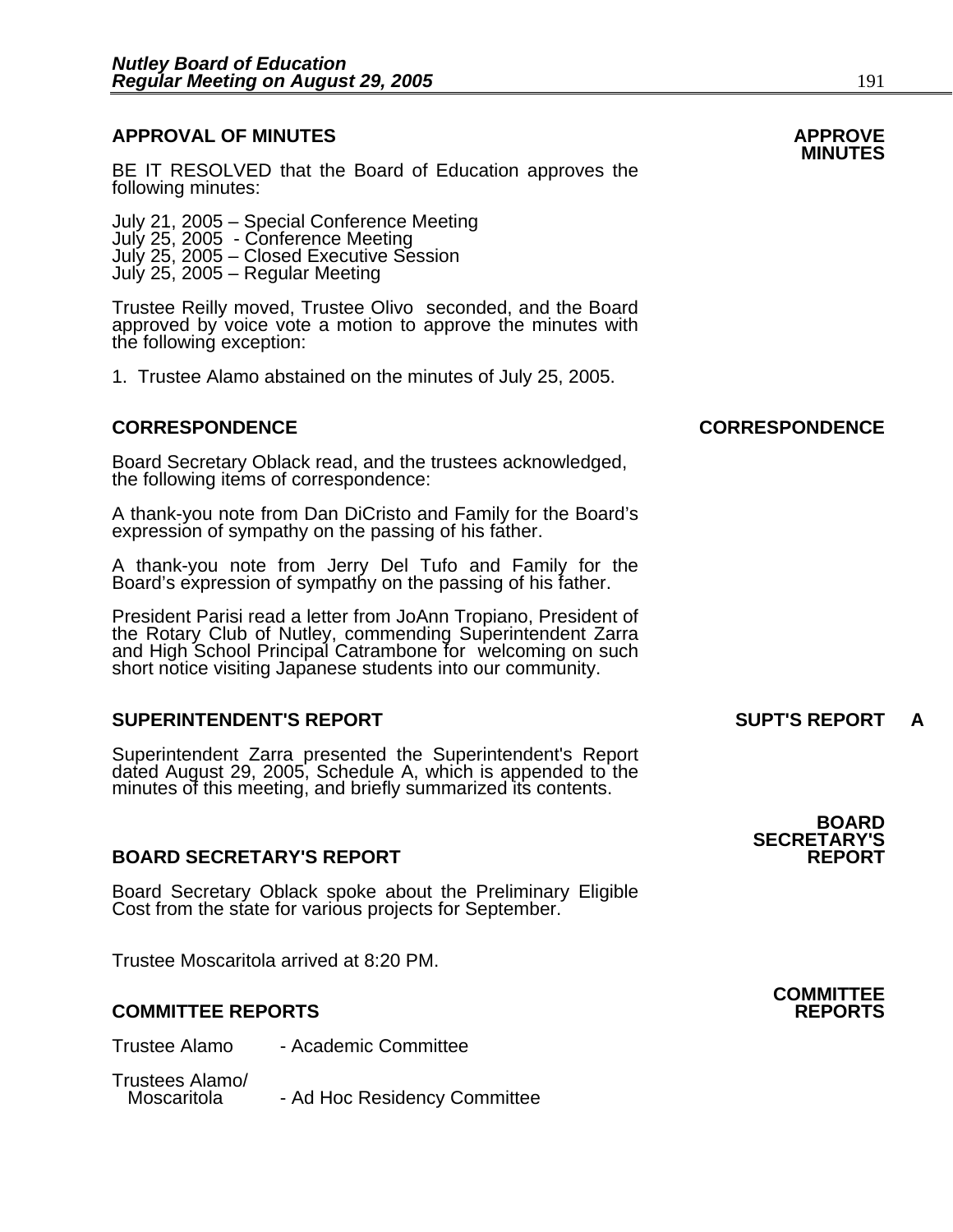| <b>Trustee Del Tufo</b> | - Negotiations Committee<br><b>Facilities Committee</b><br><b>Oval Committee</b> |
|-------------------------|----------------------------------------------------------------------------------|
| <b>Trustee Viola</b>    | - Technology Committee                                                           |
| <b>Trustee Olivo</b>    | - Athletic Committee                                                             |
|                         | Trustee Moscaritola – Priorities Committee                                       |
| Trustee Reilly          | - Policy Committee                                                               |

President Parisi - Ad Hoc Safety Committee

## **HEARING OF CITIZENS (Resolutions Only) HEARING OF CITIZENS**

None

#### **SUPERINTENDENT'S RESOLUTIONS SUPT'S**

Trustee Restaino moved, Trustee Del Tufo seconded, a motion that the Board approves the Superintendent's Resolutions numbers 1 through 19 as listed below.

The Superintendent's Resolutions 1 through 19 were unanimously approved by roll call vote with the following exception:

1. Trustee Moscaritola abstained, pursuant to law, on Resolution 12 – BOE Extended Day Program.

#### 1. **RETIREMENTS – Transportation**

BE IT RESOLVED that the Board of Education approves the acceptance of the retirement of the following personnel, effective September 1, 2005:

Gloria Alfano – Bus Driver Kathleen Madden – Bus Aide

# 2. **AMENDING RESOLUTION – Reappointments – REAPPOINT Part-Time School Aides P.T. AIDES**

BE IT RESOLVED that the Reappointments – Part-Time School Aides Schedule C, adopted at the July 25, 2005 Board<br>Meeting, be amended to reflect the following change:

Step Hourly Rate<br>2 \$13.47

Lilly Washington

**RETIRE**

**AMEND** 

**RESOLUTIONS**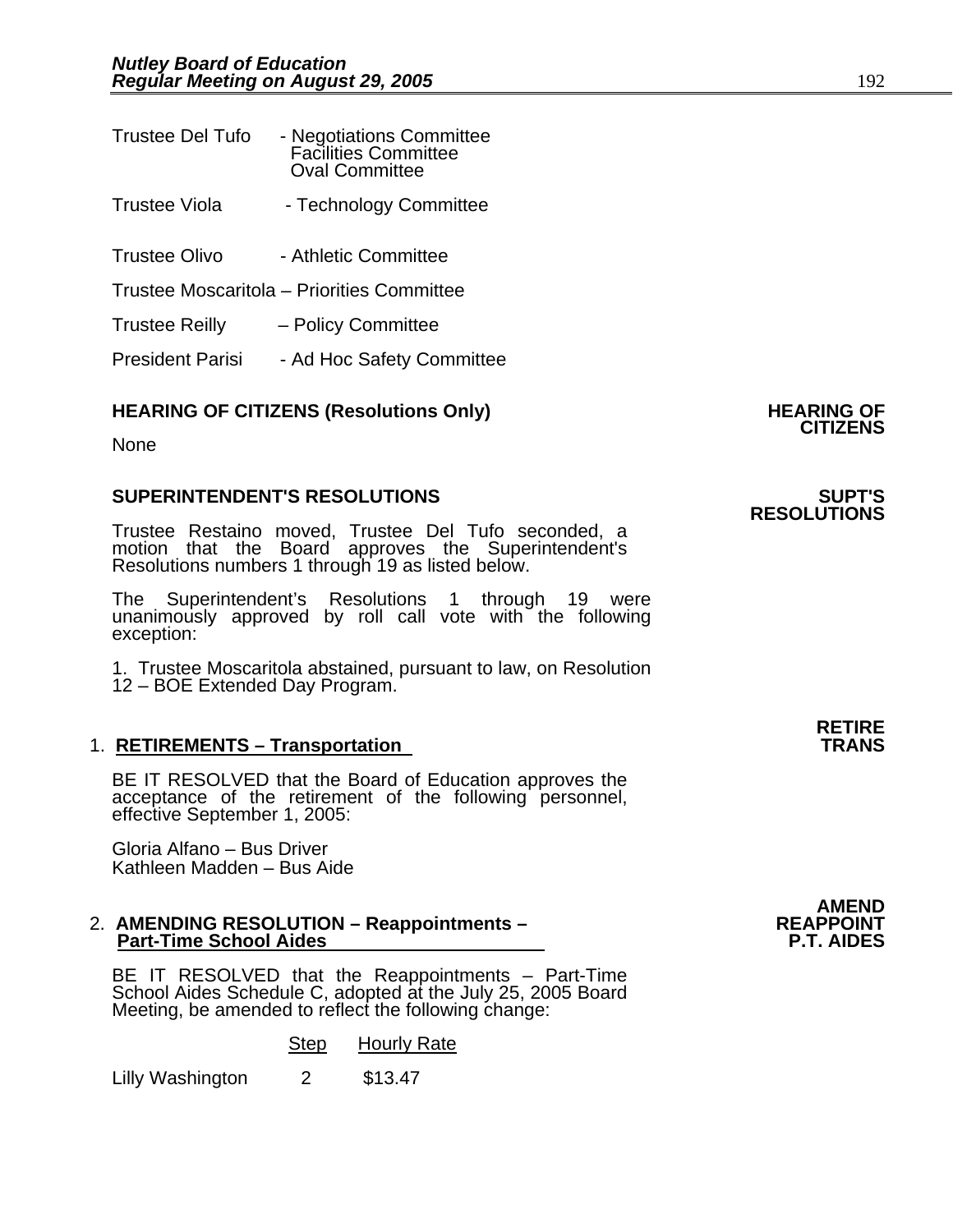#### 3. LEAVE OF ABSENCE - Teacher

BE IT RESOLVED that the Board of Education approves a childrearing leave of absence for Mrs. Laura Giangeruso, elementary teacher, effective September 1, 2005 for the 2005-06 school year with the provision that she notify

#### 4. LEAVE OF ABSENCE - Teacher

BE IT RESOLVED that the Board of Education approves a leave of absence in accordance with the New Jersey Family Leave Act for Mrs. Jennifer Citarella, effective September 6, 2005 through November 25, 2005.

#### 5. LEAVE OF ABSENCE - Teacher

BE IT RESOLVED that the Board of Education approves a childrearing leave of absence for Ms. Gina Marie Masino from September 20, 2005 through October 31, 2005.

#### 6. **APPOINTMENTS – Professional Staff**

BE IT RESOLVED that the Board of Education approves the appointment of the personnel listed below for the 2005-06 school year, effective September 1, 2005 in accordance with the 2005-06 Teachers' salary guide:

| Name                 | Degree | <b>Step</b> | Salary             |
|----------------------|--------|-------------|--------------------|
| Danielle Cancelliere | B.A.   |             | $$20,250$ (p/t .5) |
| <b>Tarik Huggins</b> | B.A.   |             | 41,500             |

### 7. <u>APPOINTMENT – Bus Driver</u> Electronic Control and BUS DRIVER

BE IT RESOLVED that the Board of Education approves the Appointment of Paul Colangelo as a bus driver for the 2005- 06-school year, effective September 1, 2005 to June 30, 2006<br>at an hourly rate of \$13.55-van and \$14.55-bus, which are in accordance with the \*2004-05 Transportation Agreement.<br>(Hired on a 90-day probationary period).

\*Pending approval of 2005-2006 contract.

**LEAVE OF ABSENCE** 

**OF ABSENCE** 

**LEAVE OF ABSENCE** 

# **APPOINT<br>PROF STAFF**

**APPOINT**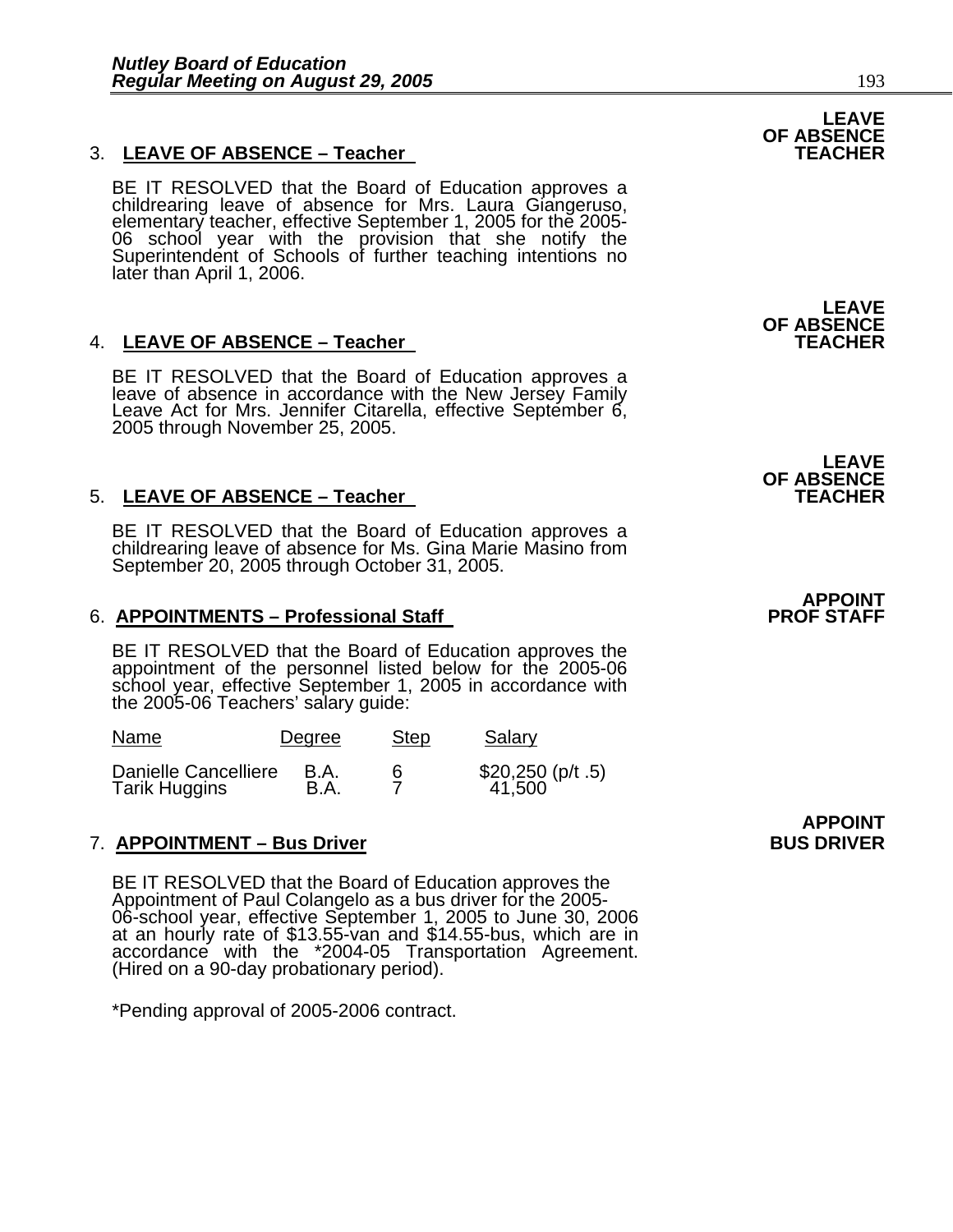#### 8. APPOINTMENT – Bus Aide **Business Contract Contract Contract Contract Contract Contract Contract Contract Contract Contract Contract Contract Contract Contract Contract Contract Contract Contract Contract Contract Contra**

BE IT RESOLVED that the Board of Education approves the<br>Appointment of Angela Gil as a bus aide for the 2005-06-school year, effective September 1, 2005 to June 30, 2006 at an<br>hourly rate of \$11.20, which is in accordance with the \*2004-05 Transportation Agreement. (Hired on a 90-day probationary period).

\* Pending approval of 2005-2006 contract.

#### 9. **APPOINTMENT – Part-Time Aide**

BE IT RESOLVED that the Board of Education approves the appointment of Mrs. Janet Fenwick as part-time aide for the 2005-06 school year at the hourly rate of \$13.47, Step 2, in accordance with the hourly rate established b

#### 10. **APPOINTMENTS – Teacher Substitutes TEACHER SUBS B**

BE IT RESOLVED that the Board of Education approves the appointments of the teacher substitutes listed on the attached Schedule B for the 2005-06 school year.

#### **11. APPOINTMENTS – Secretarial/Clerical/Aide Substitutes**

BE IT RESOLVED that the Board of Education approves the appointments of the Secretarial/Clerical/Aide Substitutes listed on the attached Schedule C for the 2005-06 school year.

#### 12. **APPOINTMENTS – BOE Extended Day Program EXTENDED DAY D**

BE IT RESOLVED that the Board of Education approves the appointments of the School Age Extended Day Program employees, for the 2005-06 school year listed on the attached Schedule D at the salaries indicated.

#### 13. **REAPPOINTMENTS – Cafeteria Personnel CAFÉTERIA F**

BE IT RESOLVED that the Board of Education approves the reappointment of the cafeteria personnel listed on the attached Schedule F for the 2005-06 school year at the salaries to be agreed upon on conclusion of salary negotiations. In the interim between July 1 and the time said negotiations are successfully concluded, the 2004-05 salaries shall be paid.

**APPOINT**

**APPOINT<br>TEACHER SUBS** 

## **APPOINT<br>SEC./CLERICAL/AIDE SUBSTITUTE C**

**APPOINT<br>EXTENDED DAY** 

**REAPPOINT**

# **APPOINT**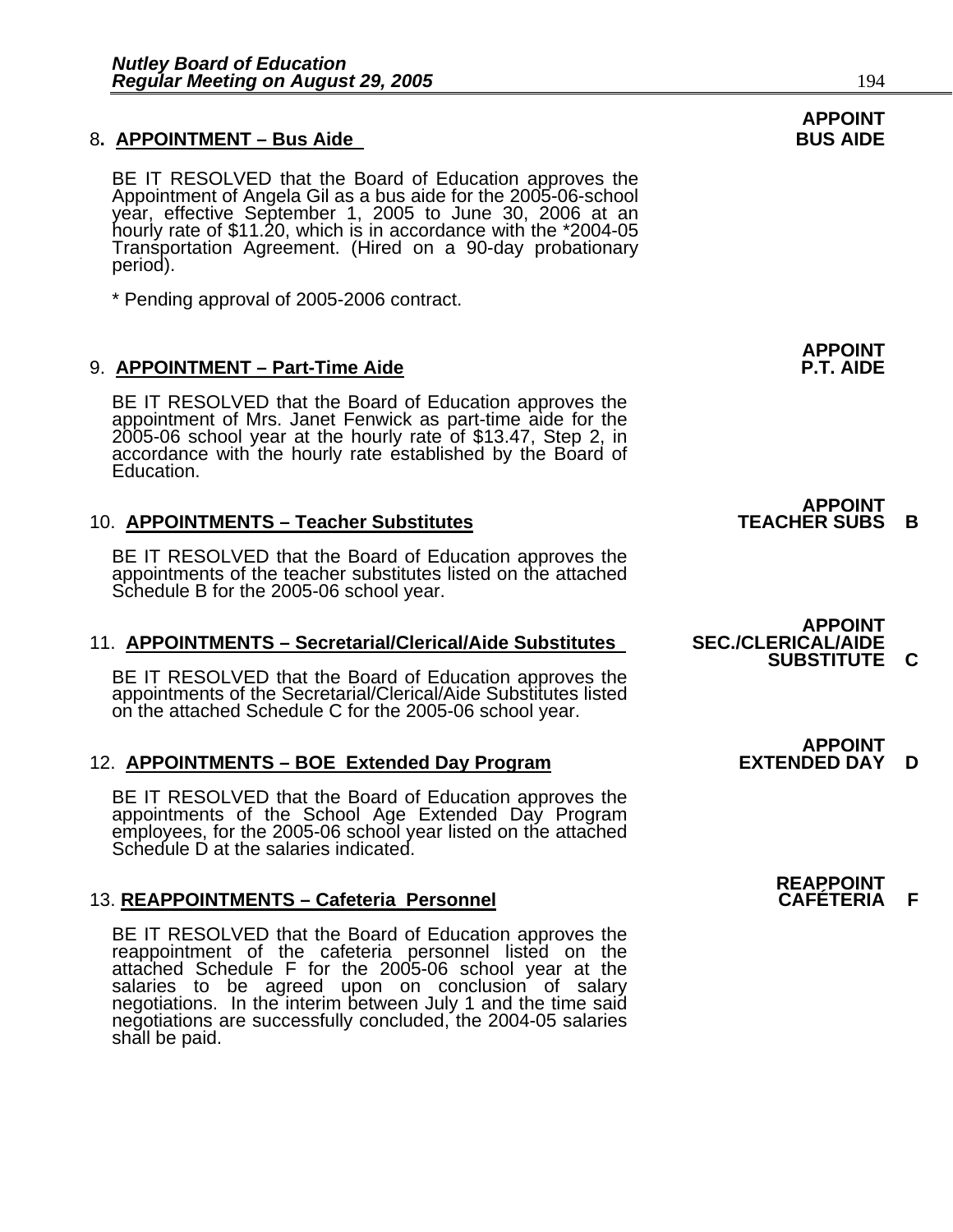#### **14. EXTRA COMPENSATION**

BE IT RESOLVED that the Board of Education approves the following personnel be paid extra compensation in the amounts indicated for services rendered:

#### **PAYMENT FOR FILMING BOARD OF EDUCATION MEETINGS – June 13, 27 and July 25, 2005**

Denis Atlic \$82.50

#### **PAYMENT FOR CHILD STUDY TEAM SUMMER HOURS June to August, 2005**

| \$5,621.59 |
|------------|
| 1,857.90   |
| 1,594.36   |
| 2,560.74   |
| 3,025.88   |
| 262.10     |
| 5,861.32   |
| 3,289.00   |
| 2,099.63   |
|            |

#### **15. CHANGE IN TRAINING LEVELS**

BE IT RESOLVED that the personnel on the attached Schedule E be advanced to the proper level of the salary guide in accordance with Board of Education Regulations, guide in accordance with Board of Education Regulations, said teachers having completed the necessary college courses to qualify for such advancement, to be effective September 1, 2005.

#### 16. LONGEVITY PAY

BE IT RESOLVED that the Board of Education approves the following longevity payment:

Catherine Turano – \$3,400-Eff. September 1, 2005 (20 years)

#### 17. **BOARD POLICY- Second Reading POLICY**

BE IT RESOLVED that the Board approves the following new Board Policy at this second reading.

Policy #5517 Pupil Identification Cards Schedule G

**CHANGE E LEVELS** 

**LONGEVITY** 

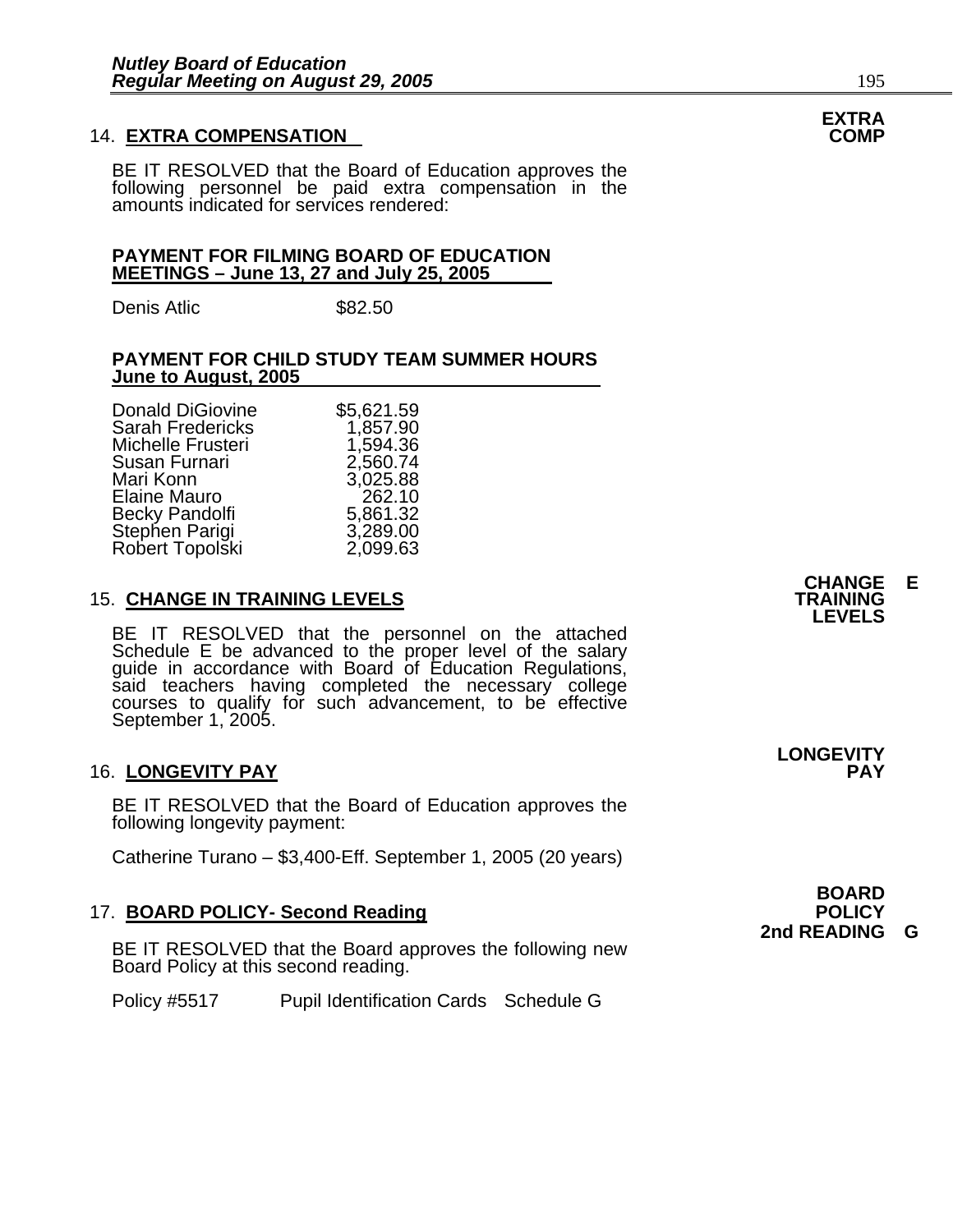#### 18. **APPROVAL OF STIPEND – Building & Grounds Employees**

BE IT RESOLVED that the Board of Education approves a Black Seal stipend of \$500, prorated, effective August 1, 2005 in accordance with the 2004-07 Buildings and Grounds Employees Salary Guide for the following:

Michael Klein Al Marchione

#### 19. **MEMORIAL Antonio Sibilia**

WHEREAS, it is with a sense of deep sorrow and regret that the Nutley Board of Education records the death of Mr. Antonio Sibilia on August 5, 2005, and

WHEREAS, Mr. Sibilia had served the Nutley Board of Education as a custodial employee for thirty-one years prior to his retirement in 1994, and

WHEREAS, Mr. Sibilia won the respect of all those with whom he came in contact for his dedication to the Nutley School District,

NOW, THEREFORE, BE IT RESOLVED, That the Board of Education of the Township of Nutley expresses its feeling of loss and extends to his family its deepest sympathy, and

BE IT FURTHER RESOLVED, That this resolution be made a part of the minutes of this meeting and a copy sent to the members of his family.

#### 20. **APPOINTMENTS - Professional Staff**

Trustee Viola moved, and Trustee Olivo seconded, the following resolution. Upon being put to a roll call vote the resolution was approved.

BE IT RESOLVED that the Board of Education approves the appointment of the personnel listed below for the 2005/2006 school year, effective September 1, 2005 in accordance with the 2005/2006 Teachers' Salary Guide:

| <b>Name</b>     | <b>Degree</b> | <b>Step</b> | <b>Salary</b>      |
|-----------------|---------------|-------------|--------------------|
| Connie Inguanti | B.A.          | 6           | $$20,250$ (p/t .5) |
| Nikola Markovic | B.A.          | 6           | 20,250 ( $p/t$ .5) |
| Erika Pavlecka  | B.A.          | 6           | $20,250$ (p/t .5)  |

# **APPOINT<br>PROF. STAFF**

## **APPROVE EMPLOYEES**

**MEMORIAL**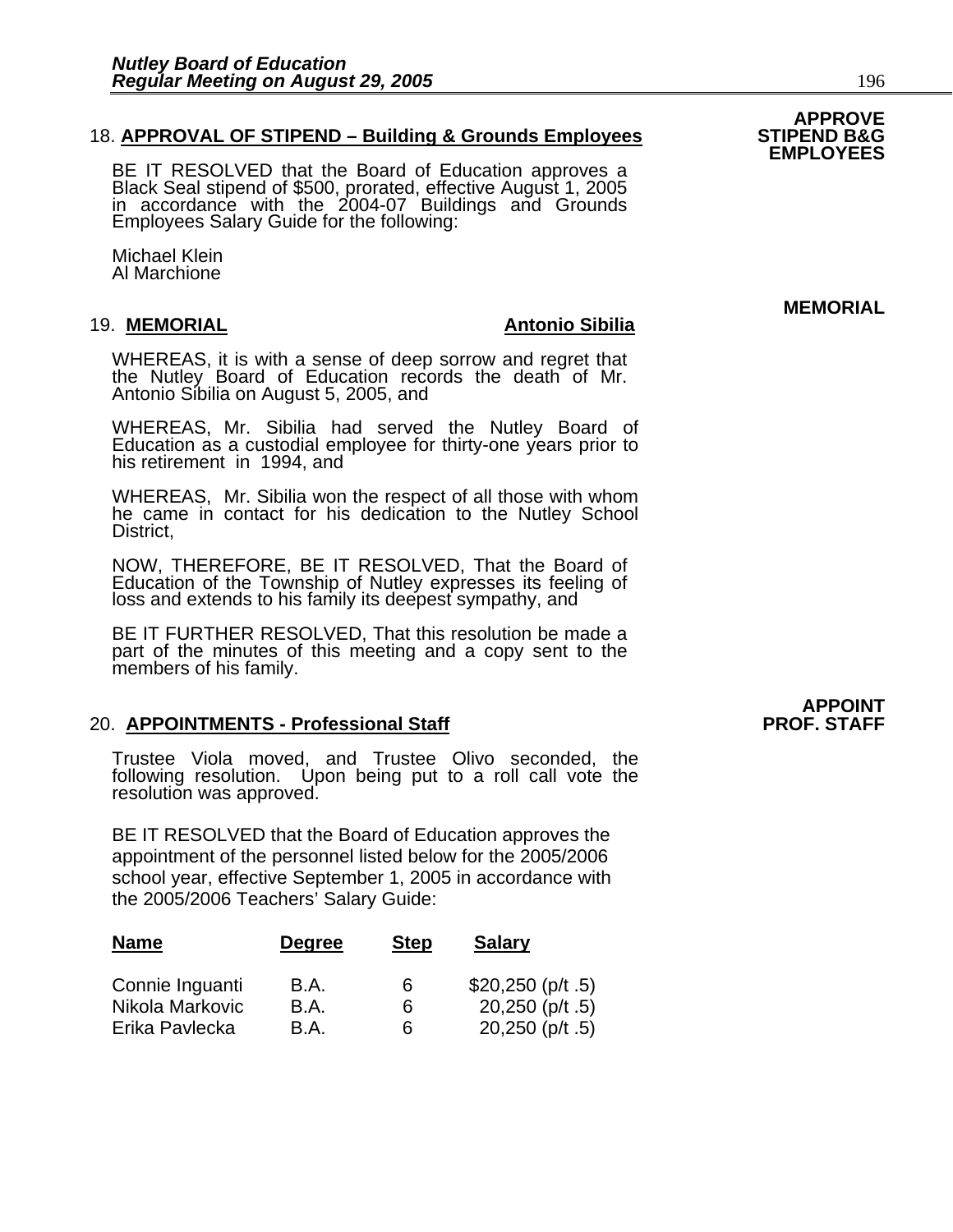#### 21. **AMENDING RESOLUTION – Reappointments – REAPPOINT B&G Buildings and Grounds Personnel – 2005-06**

Trustee Reilly moved, and Trustee Alamo seconded, the following resolution. Upon being put to a roll call vote the resolution was approved.

BE IT RESOLVED that the Reappointments – Buildings and Grounds Personnel 2005-06, Schedule H, adopted at the May 23, 2005 Board Meeting, be amended to reflect the following change effective September 1, 2005:

 Group/ Step Salary

Nikola Markovic 7-9 \$20,250 (p/t.5)

#### **22. APPOINTMENT – Permanent Unassigned Substitute**

Trustee Del Tufo moved, and Trustee Olivo seconded, the following resolution. Upon being put to a roll call vote the resolution was approved.

BE IT RESOLVED that the Board of Education approves the appointment of Miss Gina Tucci as permanent unassigned substitute, effective September 1, 2005, for the 2005/2006 school year, at the rate of \$78 per day and fringe benefits which include State Health Benefits and dental plans.

#### 23. **APPOINTMENT – Administrative Assistant**

Trustee Moscaritola moved, and Trustee Olivo seconded, the following resolution. Upon being put to a roll call vote the resolution was approved.

BE IT RESOLVED that the Board of Education approves the appointment of Mr. Michael Fetherman as High School Administrative Assistant for the 2005/2006 school year, effective September 1, 2005.

#### 24. **APPOINTMENT – 504 Coordinator**

Trustee Olivo moved, and Trustee Reilly seconded, the following resolution. Upon being put to a roll call vote the resolution was approved.

BE IT RESOLVED, pursuant to Policy No. 104 (1510), that Mr. George Ackerman be appointed Section 504 Coordinator for the high school, at a stipend of \$3,000, for the 2005/2006

**APPOINT<br>ADMINISTRATIVE** 

# **AMEND H<br>REAPPOINT B&G**

**APPOINT<br>PERM. UNASSIGNED SUB** 



# **APPOINT<br>504 COORDINATOR**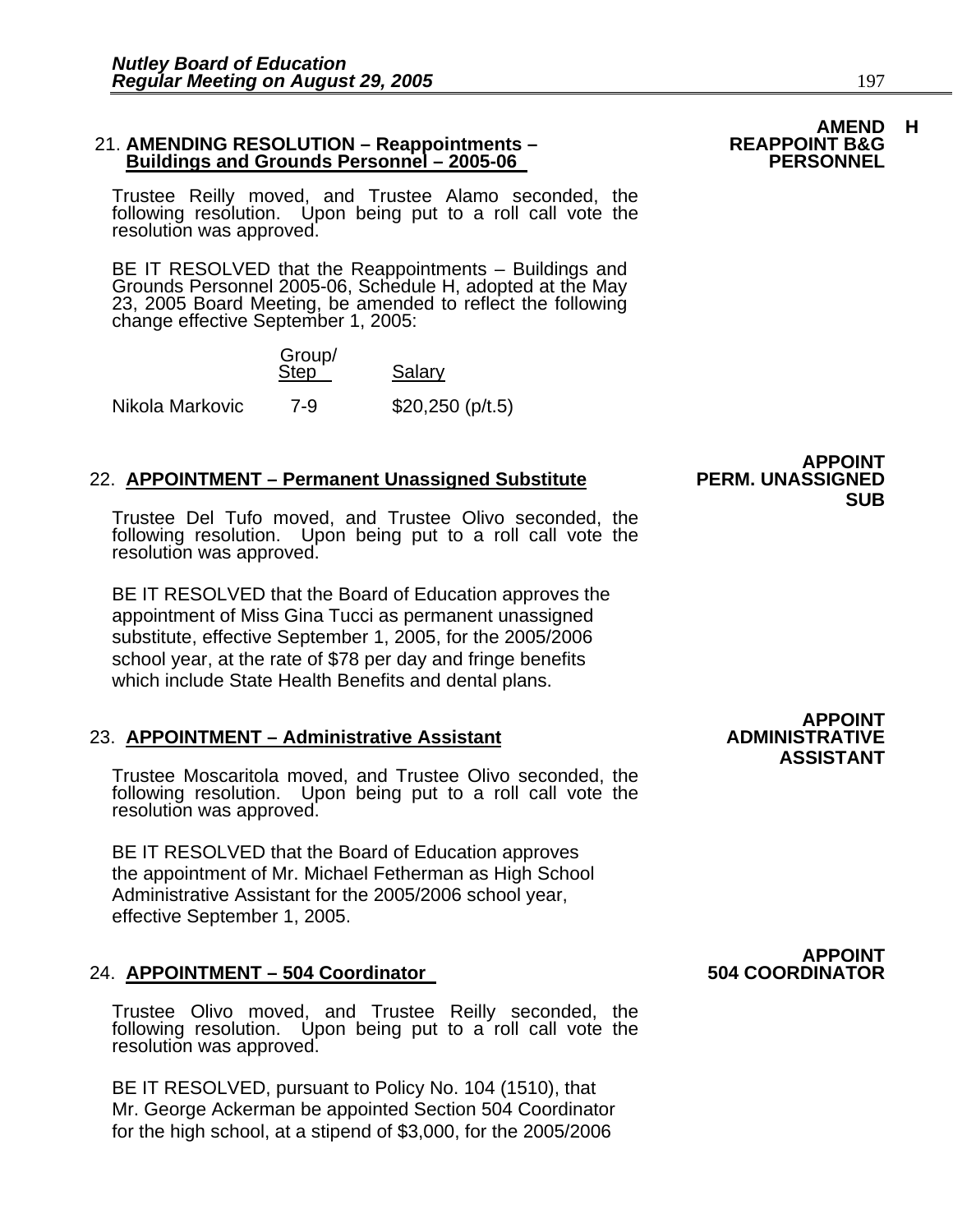school year.

#### **25. TRANSFER OF PERSONNEL**

Trustee Viola moved, and Trustee Olivo seconded, the following resolution. Upon being put to a roll call vote the resolution was approved.

BE IT RESOLVED that the Board of Education approves, upon the recommendation of the Superintendent of Schools, the following transfer:

| Name                    | From       | To                   |
|-------------------------|------------|----------------------|
| <b>Patrick Gabriele</b> | Washington | <b>Spring Garden</b> |

#### 26. **RESCIND APPOINTMENT – Permanent APPOINT Unassigned Substitute**

Trustee Reilly moved, and Trustee Moscaritola seconded, the following resolution. Upon being put to a roll call vote the resolution was approved.

BE IT RESOLVED that the Board of Education approves the rescinding of the resolution approved at the July 25, 2005 Board Meeting, appointing Miss Robin DeLorenzo as Permanent Unassigned Substitute for the 2005/2006 school year.

#### 27. APPOINTMENT – School Crossing Guard

Trustee Reilly moved, and Trustee Olivo seconded, the following resolution. Upon being put to a roll call vote the resolution was approved.

BE IT RESOLVED that the Board of Education approves the appointment of Denise Calvitto as the Radcliffe School Driveway Crossing Guard at \$13.47/hr. for the 2005-06 school year.

#### **28. APPOINTMENT – School Crossing Guard Substitute**

Trustee Reilly moved, and Trustee Olivo seconded, the following resolution. Upon being put to a roll call vote the resolution was approved.

BE IT RESOLVED that the Board of Education approves the appointment of Vicki Turi as the Substitute Radcliffe School Driveway Crossing Guard for the 2005-06 school year.

 **RESCIND SUB** 

## **APPOINT<br>CROSSING GUARD**

**APPOINT<br>CROSSING GUARD SUB** 

**TRANSFER**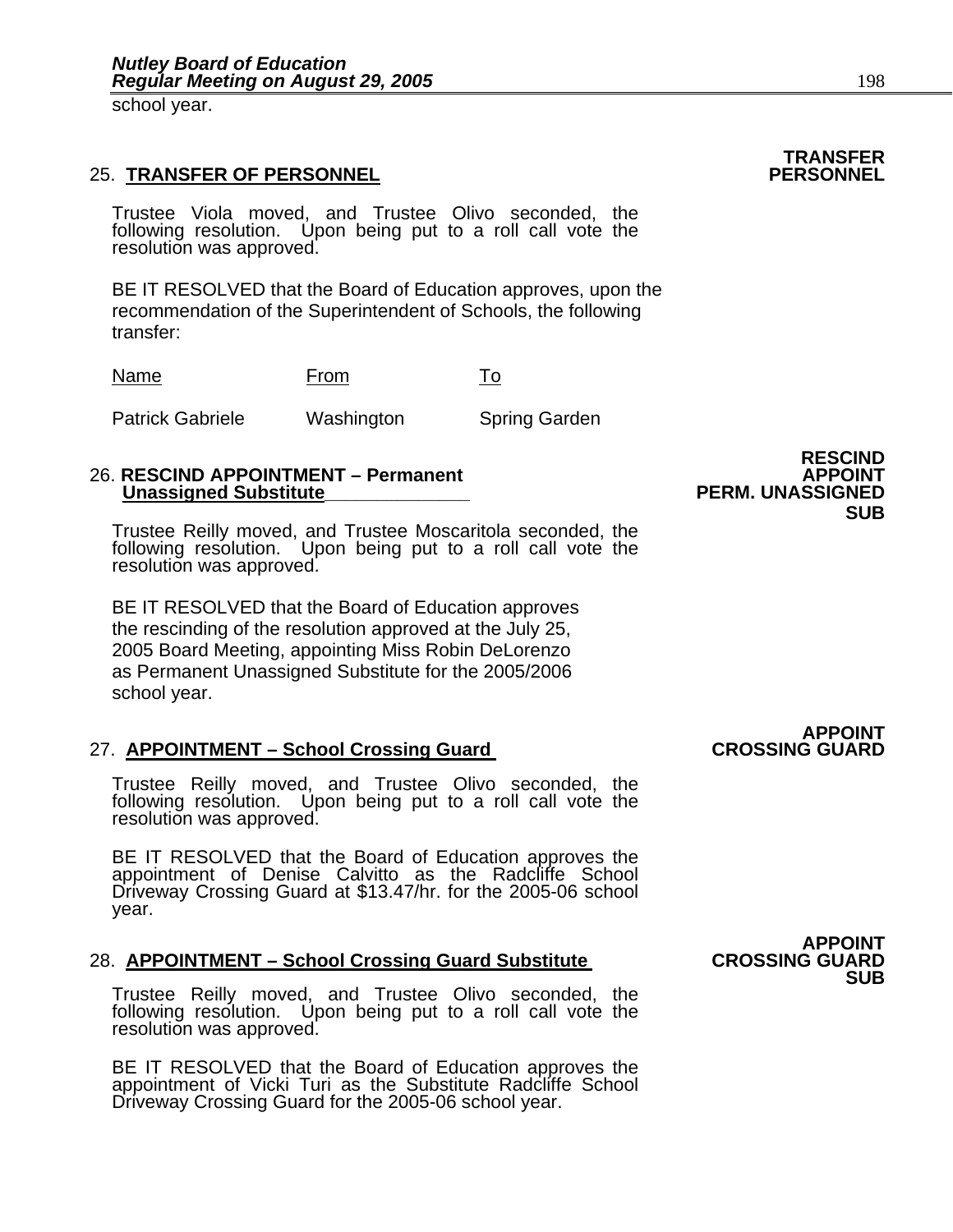#### 29. **ADOPTION OF PRIORITIES – 2005/2006 PRIORITIES**

Trustee Moscaritola moved, and Trustee Reilly seconded, the following resolution. Upon being put to a roll call vote the resolution was approved.

BE IT RESOLVED that the Board of Education approves the following priorities for the 2005/2006 school year:

#### **2005/2006 PRIORITIES**

### **CONTINUING PRIORITIES**

- **.** Implementation of district five year facilities plan
- **.** Implementation of state-mandated school objectives for each school
- **.** Implementation of District Harassment, Intimidation and Bullying Program
- **.** Implementation of District Revised Emergency Management Plan
- **.** Implementation of Digital Photo and Design Course Grades 11 and 12
- **.** Implementation of AP Italian World Language Course Grades 11 and 12
- **.** Implementation of Mathematics Analysis Course, Grades 11 and 12
- **.** Implementation of Library Media Curriculum Grades K-12
- **.** Implementation of Transition Program/Clara Maass
- **.** Implementation of Stage I Science Calendar Curriculum Mapping - Grades K-6
- **.** Implementation of Differentiated Instruction/Inclusion Instructional Strategies - Grades K-6
- **.** Implementation of Alternate Instructional Strategies in Mathematics, Calendar Math - Grades K-3
- **.** Implementation of Mathematics Curriculum Grades 2,3,4

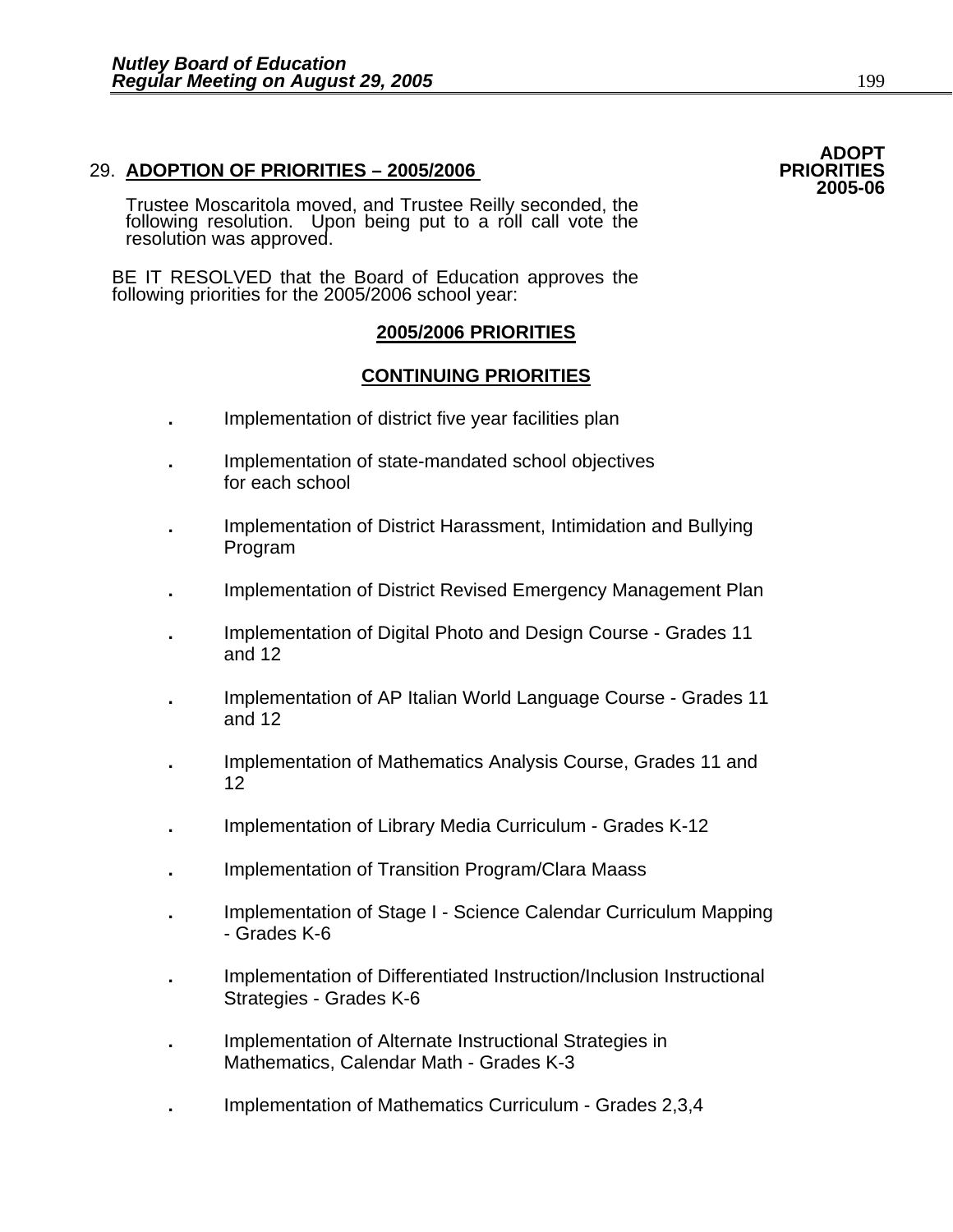- **.** Implementation of Culinary Arts Curriculum Program Grades 9-12
- **.** Implementation of the One Step Web page Grades 5-6
- **.** Implementation of Language Arts New Strategies (Wilson Reading, Four Square Writing) in Elementary Grades
- **.** Implementation of Core Curriculum Content Standards, K-12

### **NEW PRIORITIES**

- **.** Review of Facilities Plan Elementary, Franklin Middle School and Nutley High School
- **.** Review of District Technology Curriculum, K-12
- **.** Review of Computer Courses Grades 7-9
- **.** Development of Curriculum Mapping and Testing in Mathematics Grades 5-8
- **.** Review of Practical (Life Skills) and Performing Arts Curriculum Program - Grades 9-12
- **.** Review of Pre-School Special Education Program
- **.** Review of Primary Reading Curriculum Grades K-3
- **.** Review of Character Education Program Grades 9-12
- Review of Career Education Program Grades 9-12

### **OTHER IMPORTANT CURRICULUM RELATED ITEMS**

- **.** In-service training for K-12 faculty in language arts literacy, mathematics, science, social studies
- **.** In-service training for K-12 faculty in Instructional Theory into Practice(ITIP)
- **.** In-service training for K-12 staff in technology integration and web-site development
- **.** In-service training for K-12 staff for I & RS(Intervention and Referral Services) and 504's
- **.** In-service training in Affirmative Action Policies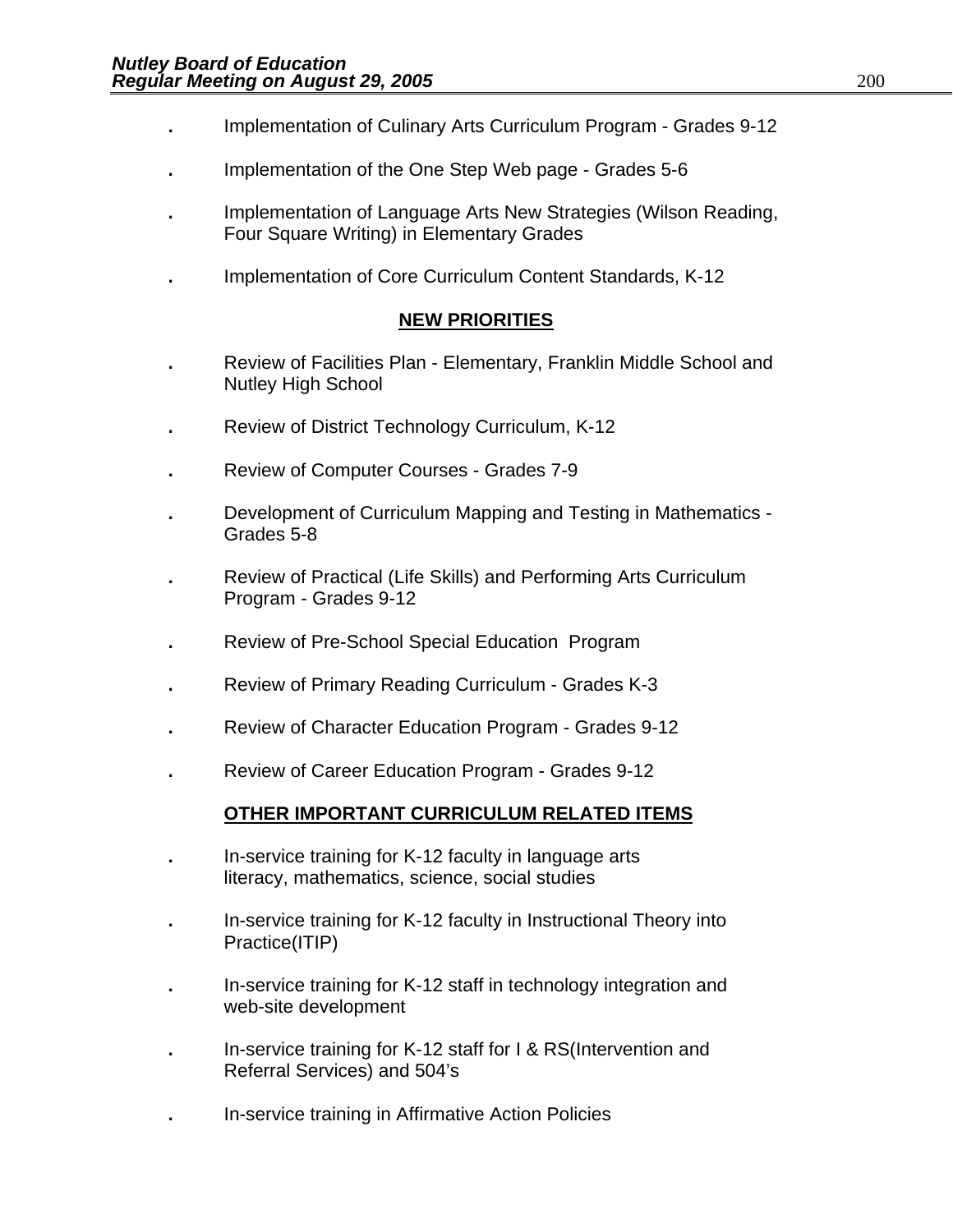- **.** In-service training in Harassment, Intimidation and Bullying
- **.** In-service training in Character Education Program
- **.** In-service in Mentoring Program
- **.** In-service training for State assessments (NJASK 3/4, 5,6,7) GEPA, HSPA and District Terra Nova Tests
- **.** In-service training in Calendar Math Grade 4
- **.** In-service training in Four Square Writing Grades K-6
- **.** In-service training in Special Education related processes (e.g.- Inclusion, Differentiated Instruction, etc.)

## **BUSINESS ADMINISTRATOR/** *BUSINESS ADMINISTRATOR/* **BOARD SECRETARY'S RESOLUTIONS** RESOLUTIONS

# **BA/BOARD**

Trustee Alamo moved, and Trustee Reilly seconded, a motion that the Board approves the Business Administrator/Board Secretary's Resolutions numbers 1 through 8 as listed below.

The Business Administrator/Board Secretary's Resolutions 1 through 8 were approved by roll call vote with the following exceptions:

1. Trustees Moscaritola and Restaino voted "No" on Resolution

1 – Bills and Mandatory Payments.

1. BILLS AND MANDATORY PAYMENTS<br>BE IT RESOLVED that the Board of Education approves the **PAYMENTS** payment of bills and mandatory payments dated August 29, 2005 in the total amount of \$2,242,671.02 (Appendix A).

# 2. **REQUESTS FOR USE OF SCHOOL BUILDINGS AND BUILDINGS B**

BE IT RESOLVED that the Board of Education approves the requests for the use of school buildings and grounds (Appendix B), that conform to the rules and regulations set by the Board of Education.

**BILLS &** 

## **USE OF GROUNDS AND GROUNDS**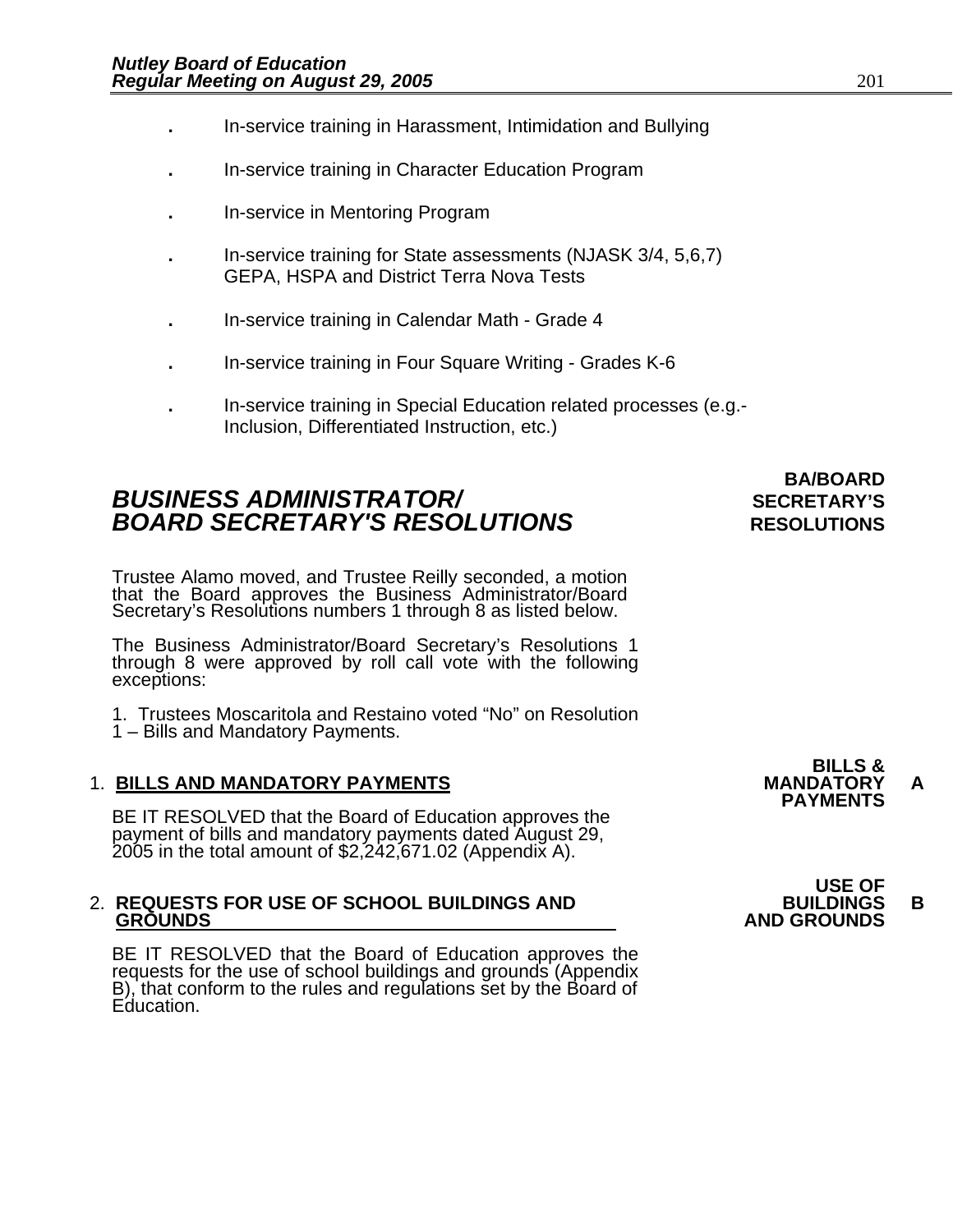## 3. **TRANSFER SCHEDULE TRANSFER C SCHEDULE**

BE IT RESOLVED that the Board of Education approves, in compliance with NJAC 6A:23-2.11(c)3ii, and NJSA 18A:22-8-1, the transfers in the 2005-06 budget dated July 31, 2005 in the amount of \$136,017 as appended (Appendix C).

#### 4. **JOINT TRANSPORTATION AGREEMENT – Belleville TRANSPORTATION Board of Education**

BE IT RESOLVED that the Nutley Board of Education approves the following Joint Transportation Agreement with the Belleville Board of Education to provide transportation for Special Education students from Belleville to the following schools, effective September 1, 2005 through June 30, 2006.

Subject to approval of the County Superintendent of Schools.

| RT# | # OF<br><b>STUDENTS</b> | <b>SCHOOL</b>                  | <b>COST</b><br><b>PER DIEM</b> |
|-----|-------------------------|--------------------------------|--------------------------------|
| 12  |                         | <b>ECLC</b><br>Chatham         | \$67.00                        |
|     |                         | <b>Felician School</b><br>Lodi | \$46.00                        |

An additional charge of \$10 per diem will be added for each additional student on an established route.

#### **5. JOINT TRANSPORTATION AGREEMENT - Bloomfield Board of Education AGREEMENT** AGREEMENT

BE IT RESOLVED that the Nutley Board of Education approves<br>the following Joint Transportation Agreement with the Bloomfield Board of Education to provide transportation for Special Education students from Bloomfield to the following<br>schools, effective September 1, 2005 through June 30, 2006.

Subject to approval of the County Superintendent of Schools.

| RT# | # OF<br><b>STUDENTS</b> | <b>SCHOOL</b>                  | <b>COST</b><br>PER DIEM |
|-----|-------------------------|--------------------------------|-------------------------|
| 15  | 3                       | Children's Institute<br>Verona | \$54.00                 |

# **JOINT<br>TRANSPORTATION**

**JOINT<br>TRANSPORTATION**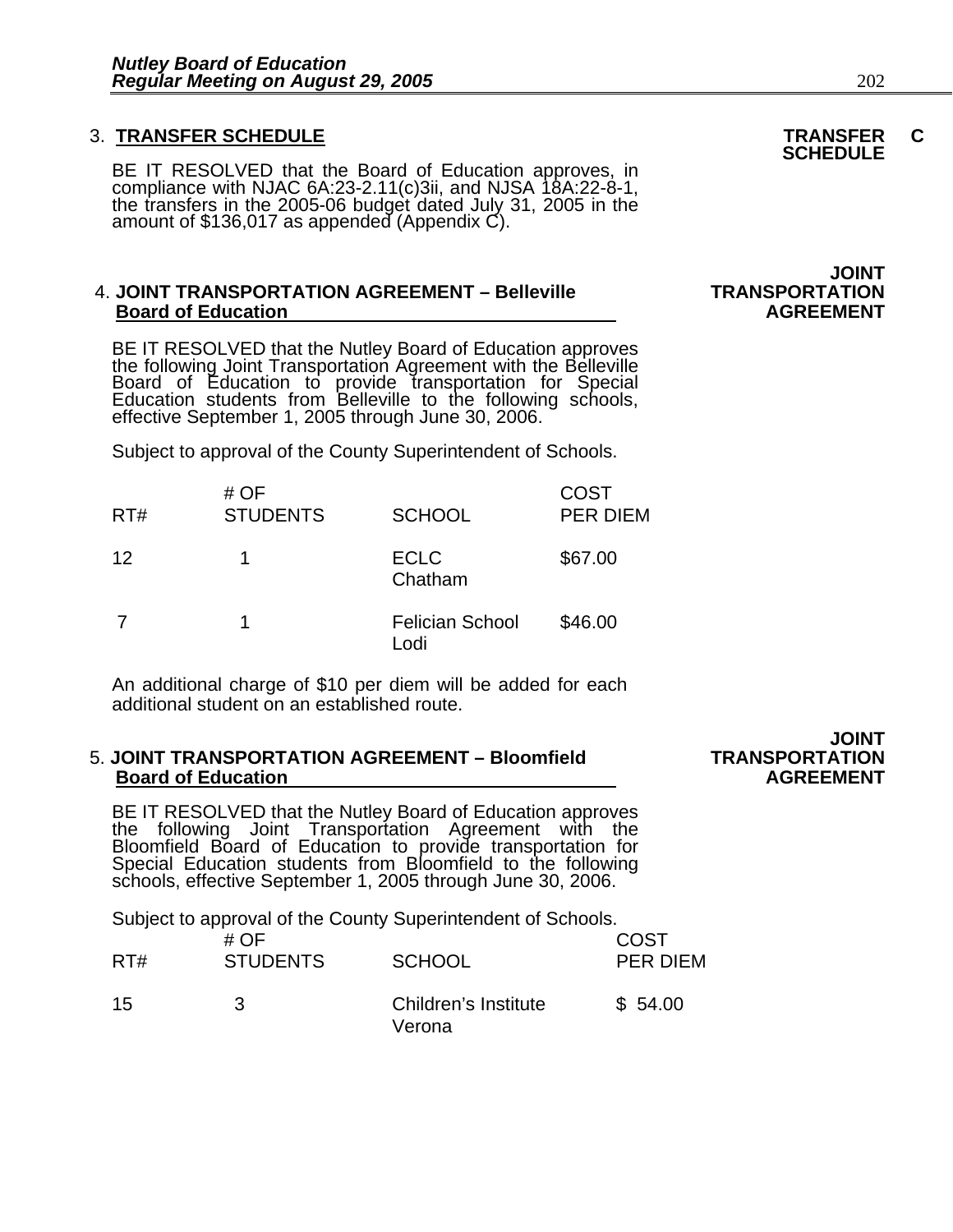| 12                   | 2  | <b>ECLC</b><br>Chatham                           | \$72.00  |
|----------------------|----|--------------------------------------------------|----------|
| 13                   | 2  | <b>Allegro School</b><br><b>Cedar Knolls</b>     | \$83.00  |
| 14                   | 1  | <b>Midland School</b><br>North Branch            | \$122.00 |
| $9*$<br>$(*AM & PM)$ | 21 | <b>Vocational School</b><br><b>West Caldwell</b> | \$138.00 |

An additional charge of \$10 per diem will be added for each additional student on an established route.

#### **6. DEPOSITORY OF HIGH SCHOOL ACCOUNT - Franklin Bank**

BE IT RESOLVED that the Franklin Bank be designated as the official depository for the Nutley High School Account for the 2005-06 school year, and

BE IT FURTHER RESOLVED that the following individuals<br>be authorized to sign checks drawn on this account:

Gregory Catrambone or Anne Starace

and

Jacqueline Camelia

#### 7. **THERAPEUTIC SCHOOL FOOD SERVICE AGREEMENT - FOOD SERVICE 2005-06 School Year**

BE IT RESOLVED that the Board of Education approves the Food Service Agreement with the Therapeutic School at Community Health Care Network, Inc., Belleville, NJ for the 2005-06 school year.

# 8. **APPROVAL OF AUTHORIZATION TO EXECUTE ACCESS EXECUTE ACCESS AGREEMENT AGREEMENT**

BE IT RESOLVED that the Nutley Board of Education approves the authorization of the Board Secretary to execute access agreements with property owners adjoining Franklin Middle School, contingent on the approval of the Board Attorney.

**THERAPEUTIC** 

**DEPOSITORY OF** 

# **APPROVAL TO**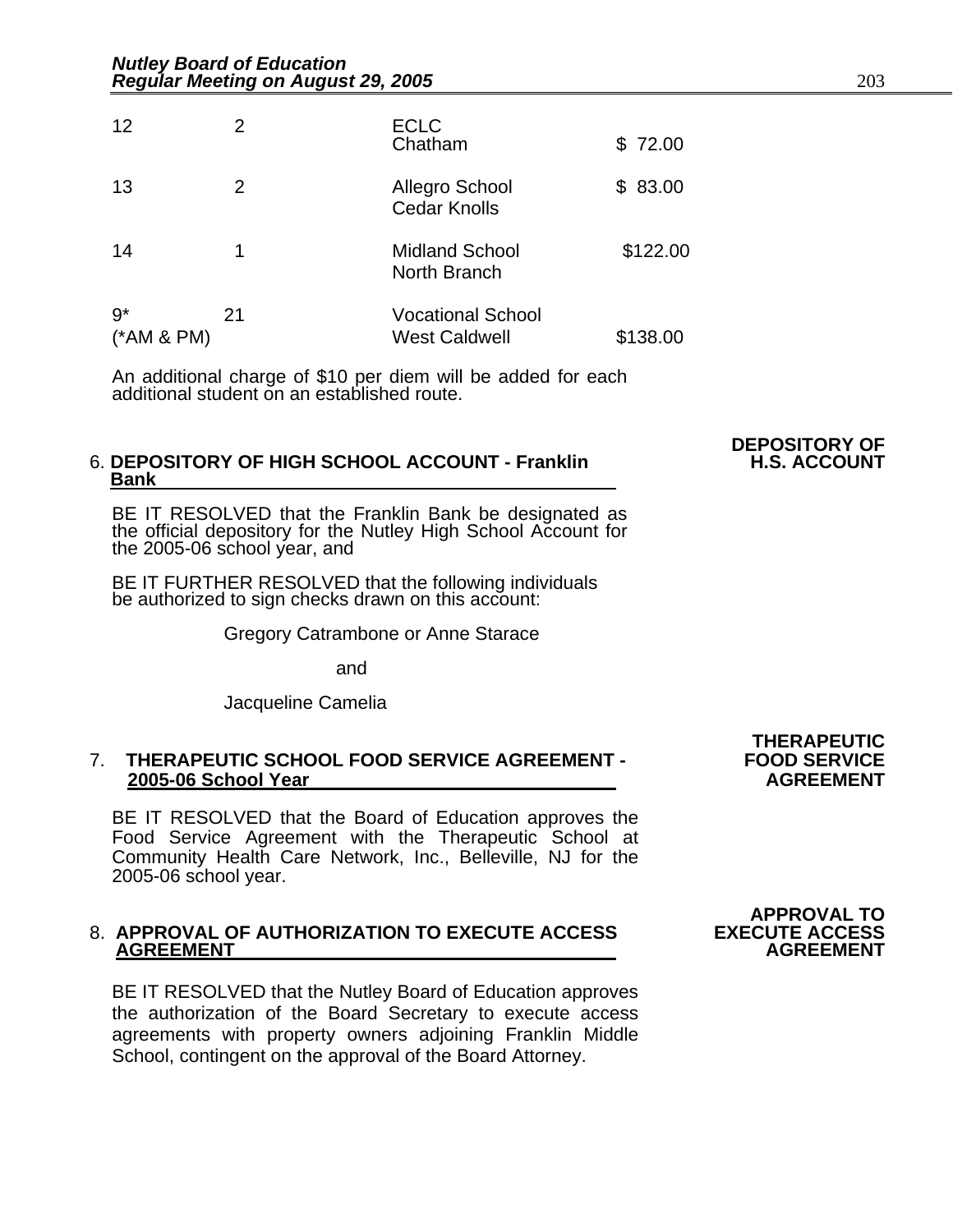# THE NUTLEY COOPERATIVE PETROLEUM SYSTEM COOP. PETROLEUM SYSTEM

Trustee Olivo moved, and Trustee Del Tufo seconded, the following resolution. Upon being put to a roll call vote the resolution was approved.

WHEREAS, in the year 2000, the Township of Nutley in the County of Essex, State of New Jersey established a Commodity Resale System for the resale of gasoline and diesel fuel as authorized by N.J.S.A.5:34-7; and

WHEREAS, the Township of Nutley Serves as the Lead Agency for said Resale System with the Board of Education of the Township of Nutley; and

WHEREAS, the Board of Education of the Township of Nutley desires to continue to participate in the commodity resale system known as the Nutley Cooperative Petroleum System,

NOW, THEREFORE, BE IT RESOLVED by the Board of Education of the Township of Nutley in the County of Essex, New Jersey, that the Board of Education hereby approves its continued participation in the Nutley Cooperative Petro

#### 10. **APPROVAL OF SUBMISSION OF APPLICATION I.D.E.A. APPLICATION PART B-Basic and I.D.E.A. B-Preschool - FY 2006**

Trustee Reilly moved, and Trustee Olivo seconded, the following resolution. Upon being put to a roll call vote the resolution was approved.

BE IT RESOLVED that the Board of Education approves the submission of application for I.D.E.A. for FY 2006 as follows:

| I.D.E.A. B-Basic     | \$751,251 |
|----------------------|-----------|
| I.D.E.A. B-Preschool | 29,652    |

BE IT FURTHER RESOLVED that the Board of Education approves the attached budget summary sheets in Appendix E.

11. **CAFETERIA PRICES - 2005-06 School Year**<br>**11. CAFETERIA PRICES - 2005-06 School Year**<br>Trustee Del Tufo moved, and Trustee Reilly seconded, the Trustee Del Tufo moved, and Trustee Reilly seconded, the following resolution. Upon being put to a roll call vote the resolution was approved with the following exception:

1. Trustees Alamo and Moscaritola voted "No".

BE IT RESOLVED that the Board of Education approves the cafeteria prices for the 2005-06 school year as per Appendix D.

# **APPROVE**

 **APPROVE SUB. E** 

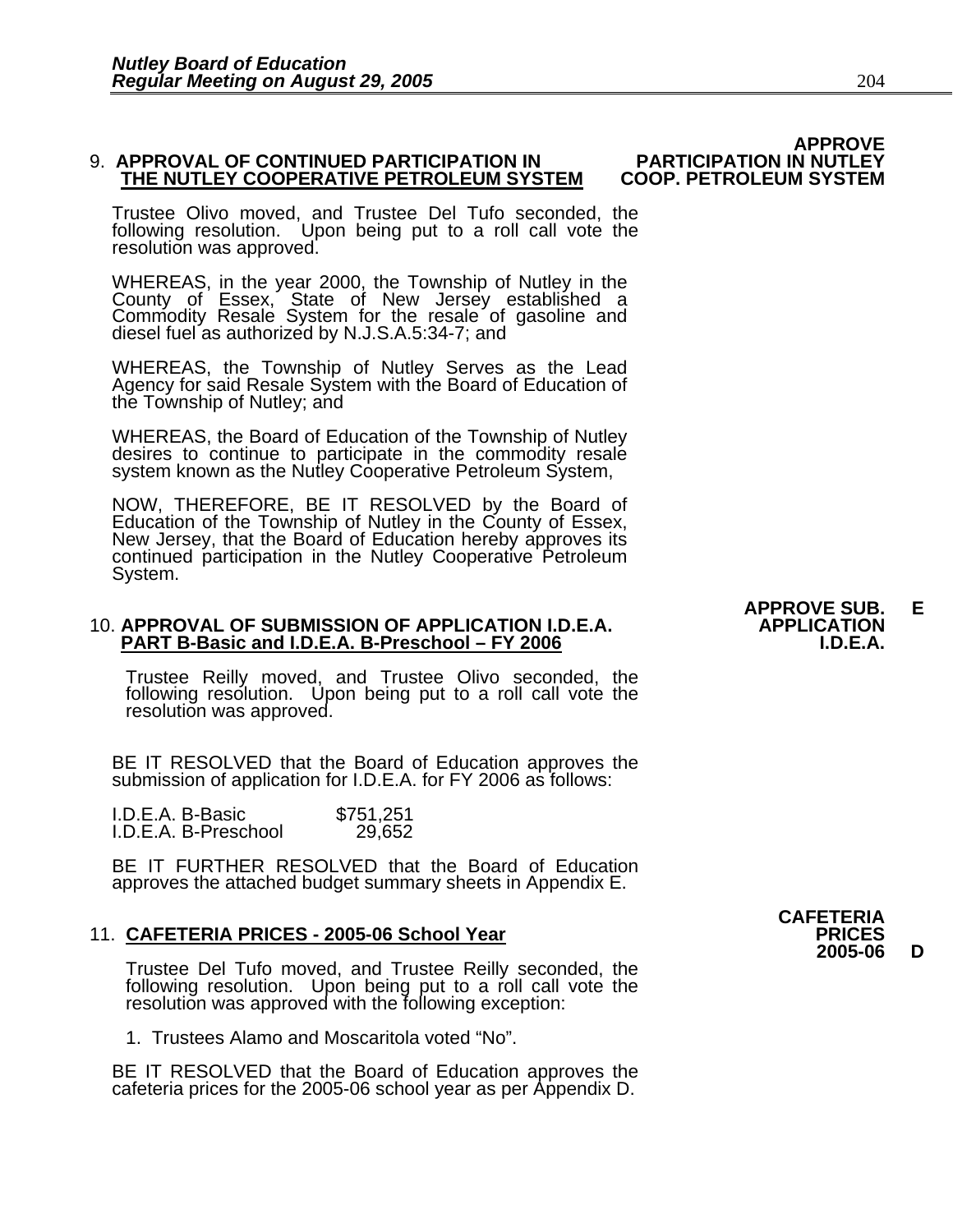#### **HEARING OF CITIZENS CITIZENS**

At this time, President Parisi opened this meeting to members of the attending public for comments and/or concerns on any school-related matters.

Resident Joan Rubino asked what the alternative funds would be, besides taxing the taxpayer, if the state money runs out to address the needs of the district.

President Parisi stated the only way to reach funds for such an item, other than alternative funds to address small issues, is through taxation.

She also asked if the taxpayers are still paying for administrative professional dues and magazines.

Board Secretary Oblack responded to her question.

Resident Rubino then suggested that they pay for their own professional dues and magazines and eliminate it from their contracts in the future.

Resident Tom Redner stated that the schools have not been updated in the last 50 years and now the Board is trying to<br>make all the updates within a 5-year period. He asked the<br>Board to be mindful of the citizens who support the school<br>district since taxes have been going up stead

He also stated that soda and candy are not the items making our children fat. He said technology, video games and the lack of exercise is what is causing obesity in children.

Hearing no further comments, President Parisi closed this portion of the meeting.

#### **OLD BUSINESS OLD BUSINESS**

Trustee Viola asked if the air conditioner in Radcliffe School's music room could be looked at since it is not working.

A discussion ensued between Board Secretary Oblack, President Parisi and Trustees Alamo and Viola regarding the referendum and the funds available by the state and the effect of the taxpayers if there is half or no funds given by the state.

A discussion ensued regarding the Park Oval Project. Board Secretary Oblack stated that we have to have a project approved by the state before it could be included in a referendum. The lowest total project cost is \$4.1 million dollars and between the Township and the Board we have grant money totaling \$900,045 so the remaining cost is \$3.2

# **HEARING OF**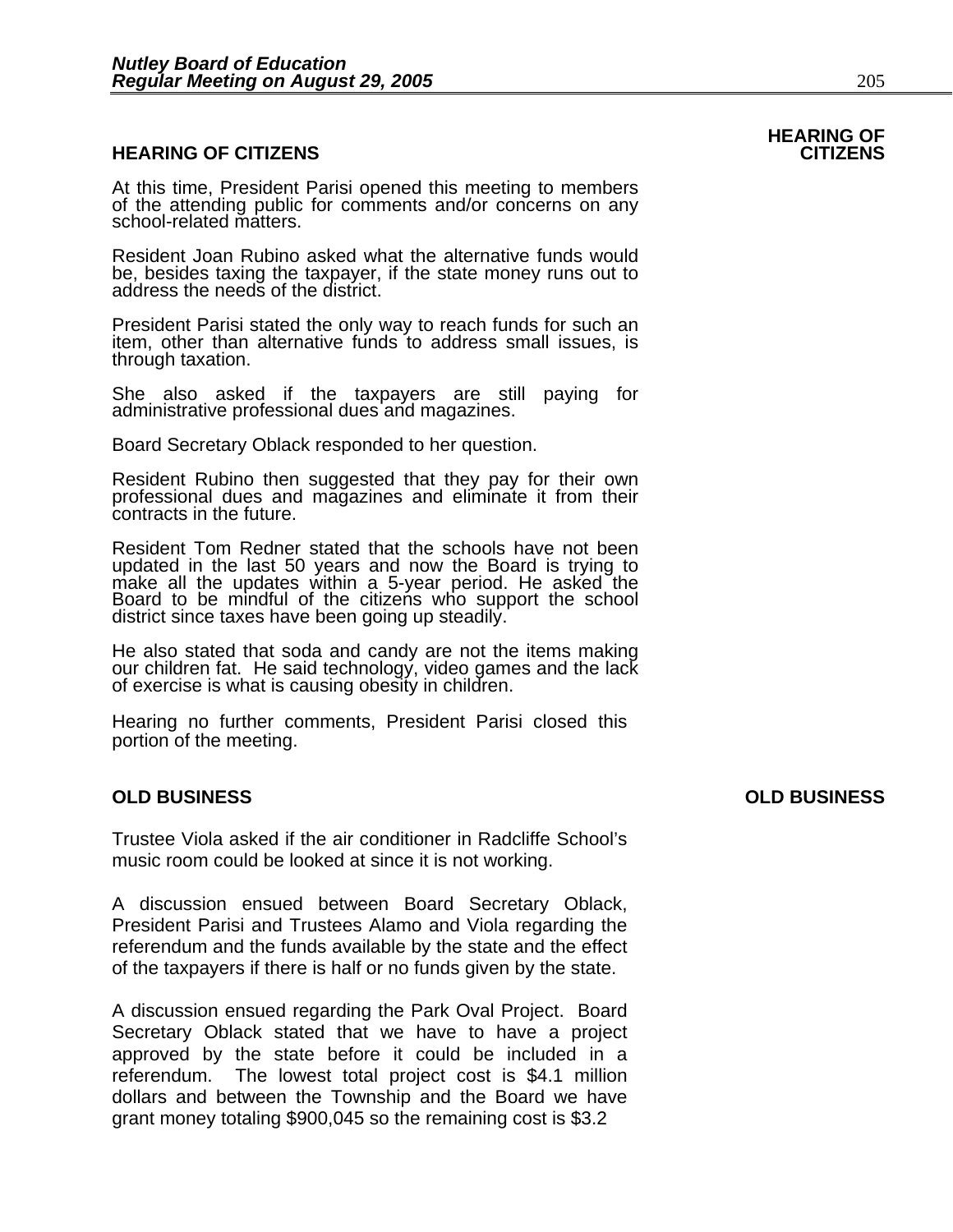million dollars. Mr. Oblack spoke about the alternate ways to fund the remainder of the project.

Trustee Viola suggested that the Board address the priority needs regarding the Park Oval, that being the turf, lights and bleachers.

Trustee Restaino left the meeting at 9:35 PM.

Trustee Del Tufo said that the Oval Committee's recommendation is to go with an artificial turf field. After a discussion, the consensus of the Board was to go with a synthetic field turf.

The Board also discussed including the priority needs regarding the Park Oval in the upcoming September 27, 2005 referendum.

President Parisi and Board Secretary Oblack said a Special Meeting on Tuesday, September 6, 2005 was needed to approve the wording for the upcoming September 27, 2005 referendum.

Trustee Alamo asked to have something in writing to all staff members in all schools so they understand the 504 Program and that all parents involved with the 504 Program are aware that they have a right to be involved with their child's IEP.

Superintendent Zarra said this is addressed at the faculty meetings and the parents will certainly be made aware of their involvement.

President Parisi mentioned that the Board has a statutory obligation to evaluate the Board Secretary and reminded those trustees who have not returned the evaluation form to do so as soon as possible.

Trustee Olivo asked about the rising fuel costs and its effects on the board's heating and gas for our busses.

Board Secretary said he spoke to Energy for America and they feel that the money budgeted for heat should be enough this year. Mr. Oblack stated that he would have to take a look at our Transportation Department and come up with a proactive plan with regard to the gasoline prices for our busses.

#### **NEW BUSINESS NEW BUSINESS**